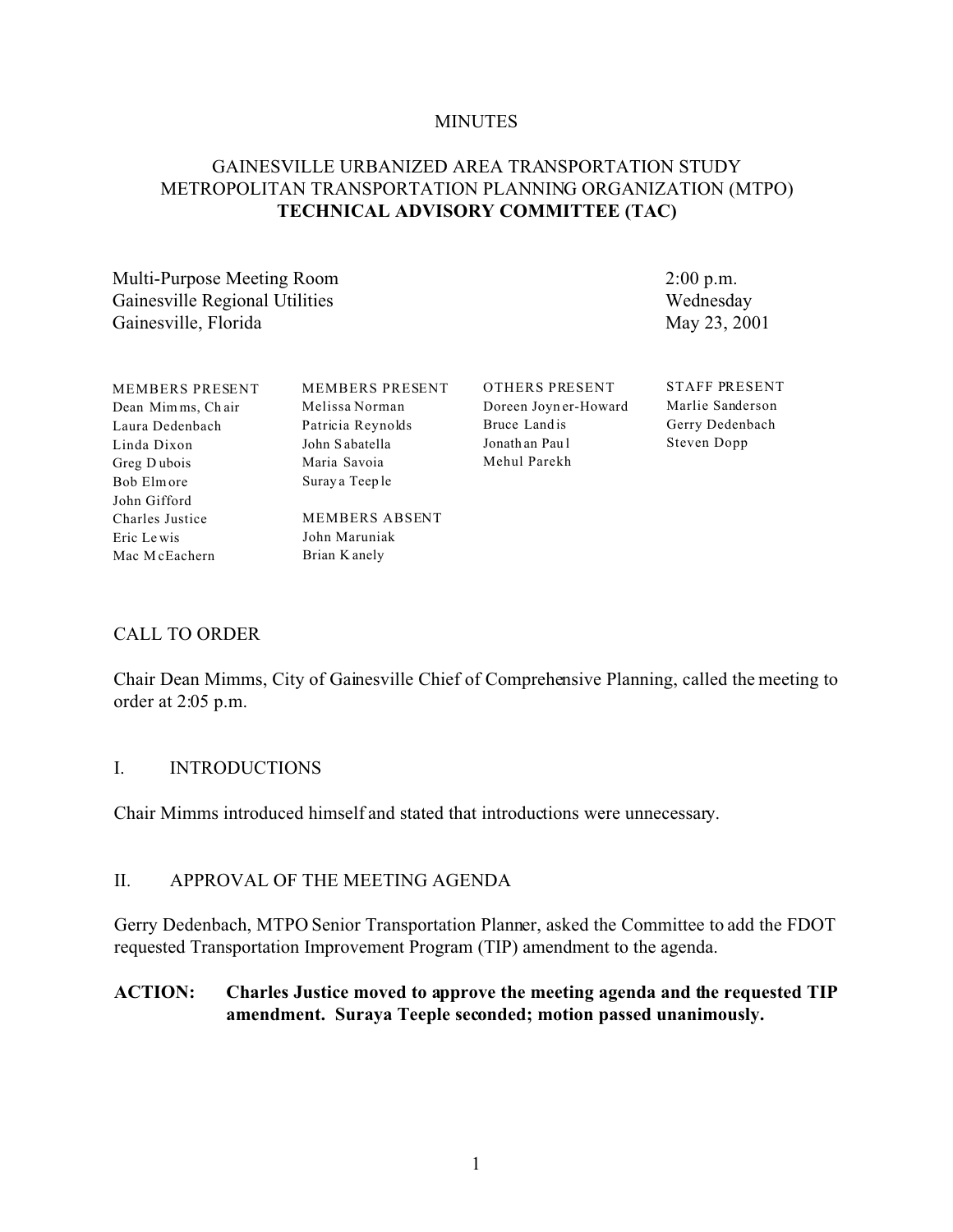### III. APPROVAL OF COMMITTEE MINUTES

### **ACTION: Charles Justice moved to approve the Committee Minutes. Suraya Teeple seconded; motion passed unanimously.**

#### IV. CHAIRMAN'S REPORT

Mr. Marlie Sanderson, MTPO Director of Transportation Planning, announced that the next MTPO meeting is scheduled for June 7 at 7:00 p.m. He further stated that the next set of Committee meetings is scheduled for July 11.

### V. AGENDA ITEMS TO BE DISCUSSED- LISTED IN ORDER OF IMPORTANCE

## A. COUNTYWIDE BICYCLE MASTER PLAN

Mr. Sanderson discussed the countywide bicycle master plan. He noted that the Alachua Countywide Bicycle Master Plan Steering Committee has recommended approving the plan. Mr. Sanderson further stated that the TAC needed to make a recommendation to the MTPO regarding the plan. Mr. Bruce Landis and Mr. Jonathan Paul, Sprinkle Engineering president and project manager respectively, consultants for the preparation of the plan, presented the plan to the Committee.

**ACTION: Mac McEachern moved to recommend that the MTPO approve the plan as submitted with the exception that item 5004 in Appendix B be removed and that the funding status of the remaining projects be adjusted accordingly. Eric Lewis seconded; motion passed unanimously.**

#### B. US 441 BICYCLE SAFETY STUDY-DRAFT SCOPE OF WORK

Mr. Dedenbach stated that the MTPO needs to review the scope of work at its June meeting.

## **ACTION: Suraya Teeple moved to recommend that the MTPO approve the scope of work as submitted. Linda Dixon seconded; motion passed unanimously.**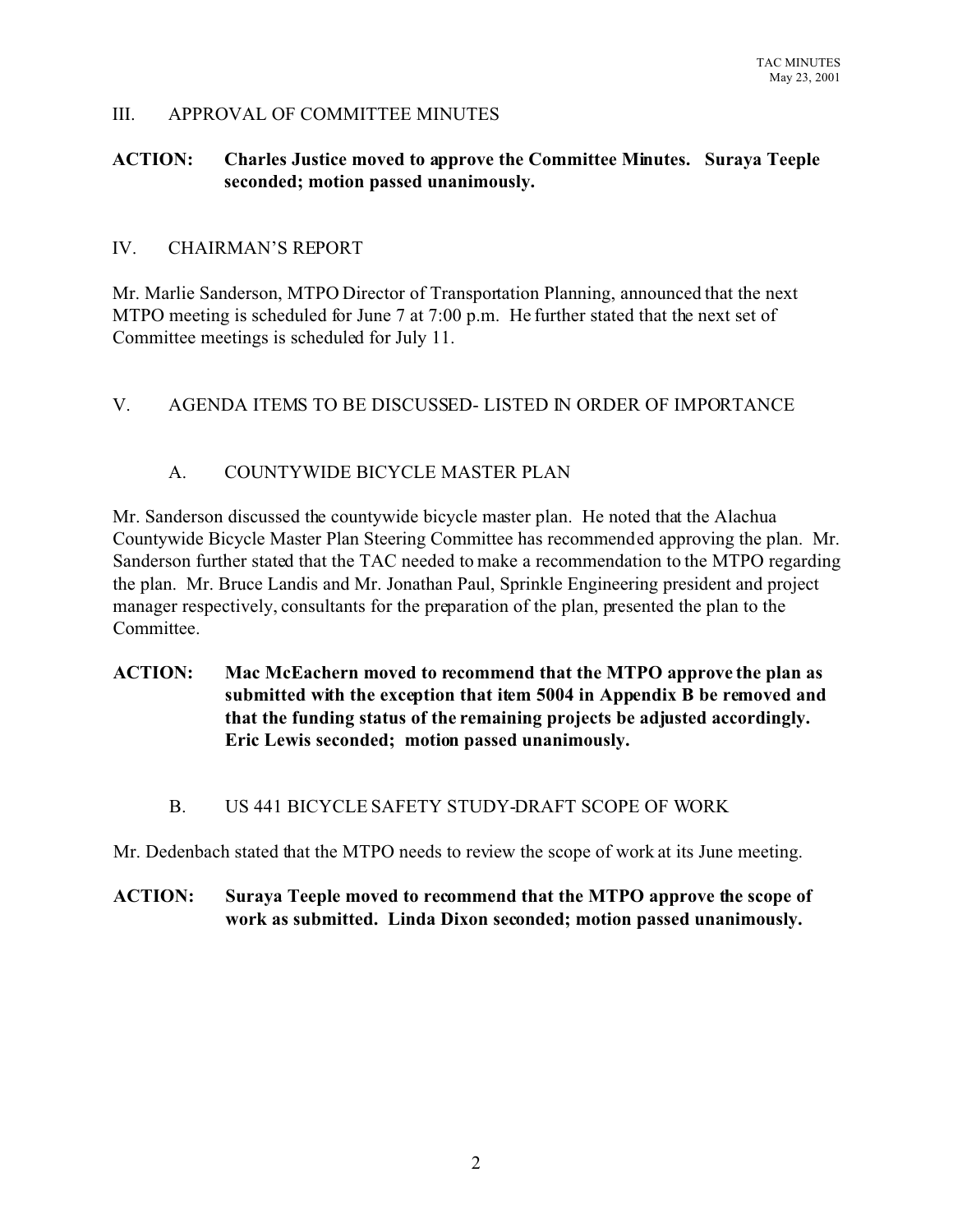### C. TRANSPORTATION IMPROVEMENT PROGRAM (TIP) - FISCAL YEARS 2001/2002 THROUGH 2005/2006

# 1. TIP DOCUMENT

Mr. Dedenbach discussed the TIP. Suraya Teeple stated that the West 6<sup>th</sup> Street Rail Trail item, in Exhibit I and Table 8, should be deleted because FDOT cannot commit to any project beyond five years.

Mr. Mimms proposed some rewording on page 8 regarding the Gainesville TCEA.

Mr. Dedenbach stated that the document would be amended accordingly.

## 2. DESIGN TEAM REFERRALS - DEVELOP MTPO RECOMMENDATION

Mr. Dedenbach noted there are eight project that should be referred to the Design Team.

# **ACTION: Mac McEachern moved to recommend that the MTPO approve the TIP and refer the recommended projects to the design team. Charles Justice seconded; motion passed unanimously.**

# D. LIST OF PRIORITY PROJECTS (LOPP) - MTPO AREA

Mr. Dedenbach discussed the list of priority projects document and informed Committee members that they would be asked for their final recommendation at the next meeting regarding needed, but unfunded projects.

# E. STATE ROADS 26/26A SCOPE OF WORK

Mr. Dedenbach stated that the Design Team has developed recommendations concerning the draft scope of work for this project. He presented staff recommendations for the State Roads 26/26A scope of work.

**ACTION: Mac McEachern moved to recommend that the MTPO approve priorities one through seven and that the MTPO send a letter requesting that FDOT amend its subcontractor's contract to develop design and cost estimates for the enhancements. Linda Dixon seconded; motion passed unanimously.**